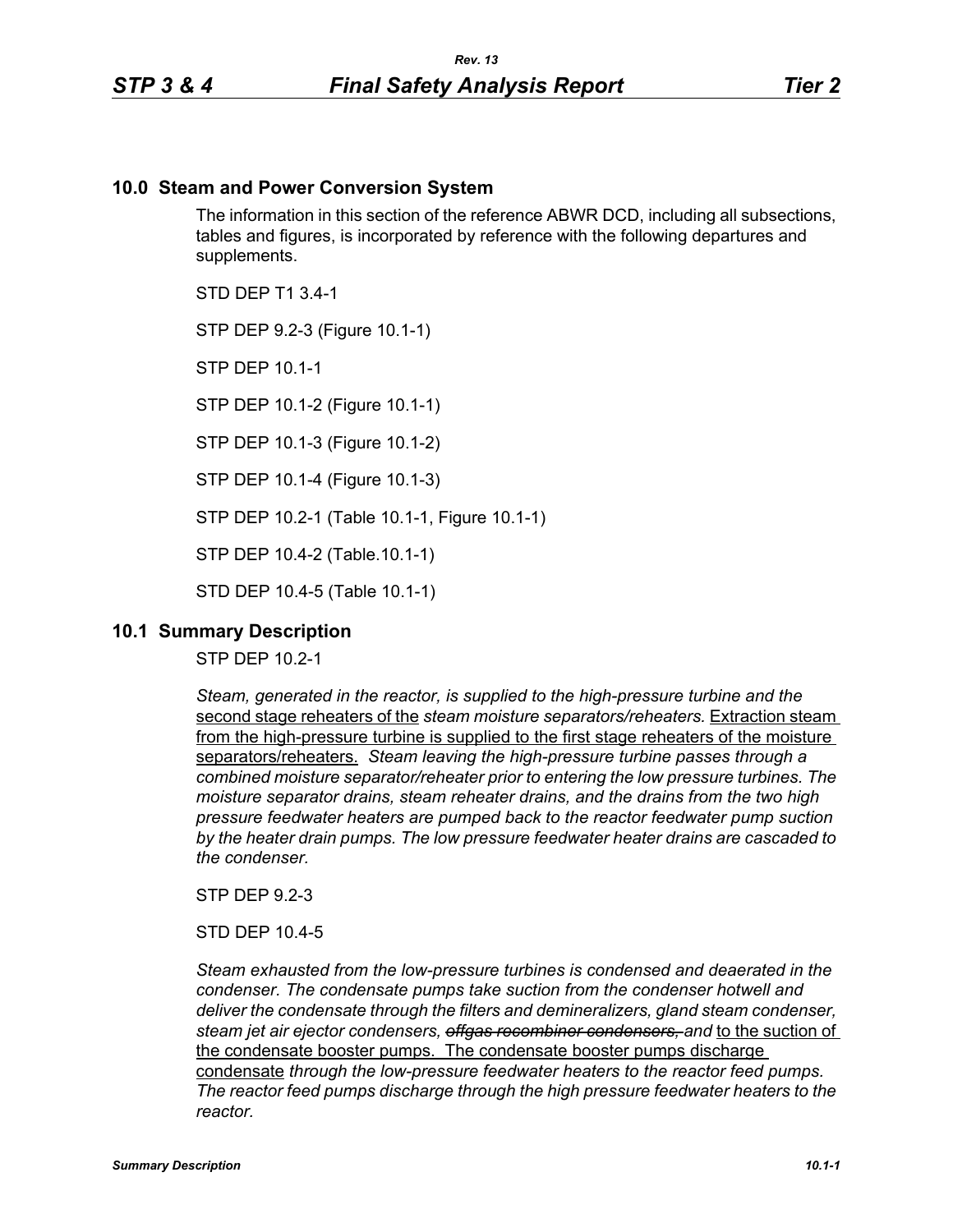The conceptual design information in this section of the reference ABWR DCD is replaced with the following site-specific supplemental information.

*Major S&PC System design features are summarized in Table 10.1-1. The system main conceptual features are illustrated on Figure 10.1-1, assuming a triple pressure condenser. This type of condenser and other site dependent ABWR plant features and parameters are reported herein based on typical central U.S. site conditions. They are given here to more completely define the ABWR Turbine Island standard design and to be used as references in reviewing future ABWR plant-specific licensing submittals, and confirming that such submittals are indeed consistent with the standard design. Nothing in the ABWR Standard Plant design is meant to preclude the use of a once through cooling system and a single pressure condenser nor will such changes affect the Nuclear Island.*

#### STP DEP 10.1-1

*The inlet pressure at the turbine main steam valves will not exceed rated pressure, except when operating above 95% of the maximum guaranteed turbine flow. It will be permissible to increase the inlet pressure to 103% of rated pressure, provided the control valve position is adjusted so that the resulting steam flow does not exceed the steam flow that is obtained when operating at rated pressure with control valves wide open.* The inlet pressure at the turbine main steam valves reflects reactor power, steam line flow and pressure regulator programming, but never exceeds the pressure for which the turbine components and steam lines are designed.

#### STD DEP T1 3.4-1

*Non-safety-related instrumentation is provided to measure and control flow, pressure, differential pressure, temperature, and level throughout the steam and condensate system. The instrumentation provides input signals to the plant computer, recorders and control systems* Plant Information and Control System which maintain the normal operation of the plant.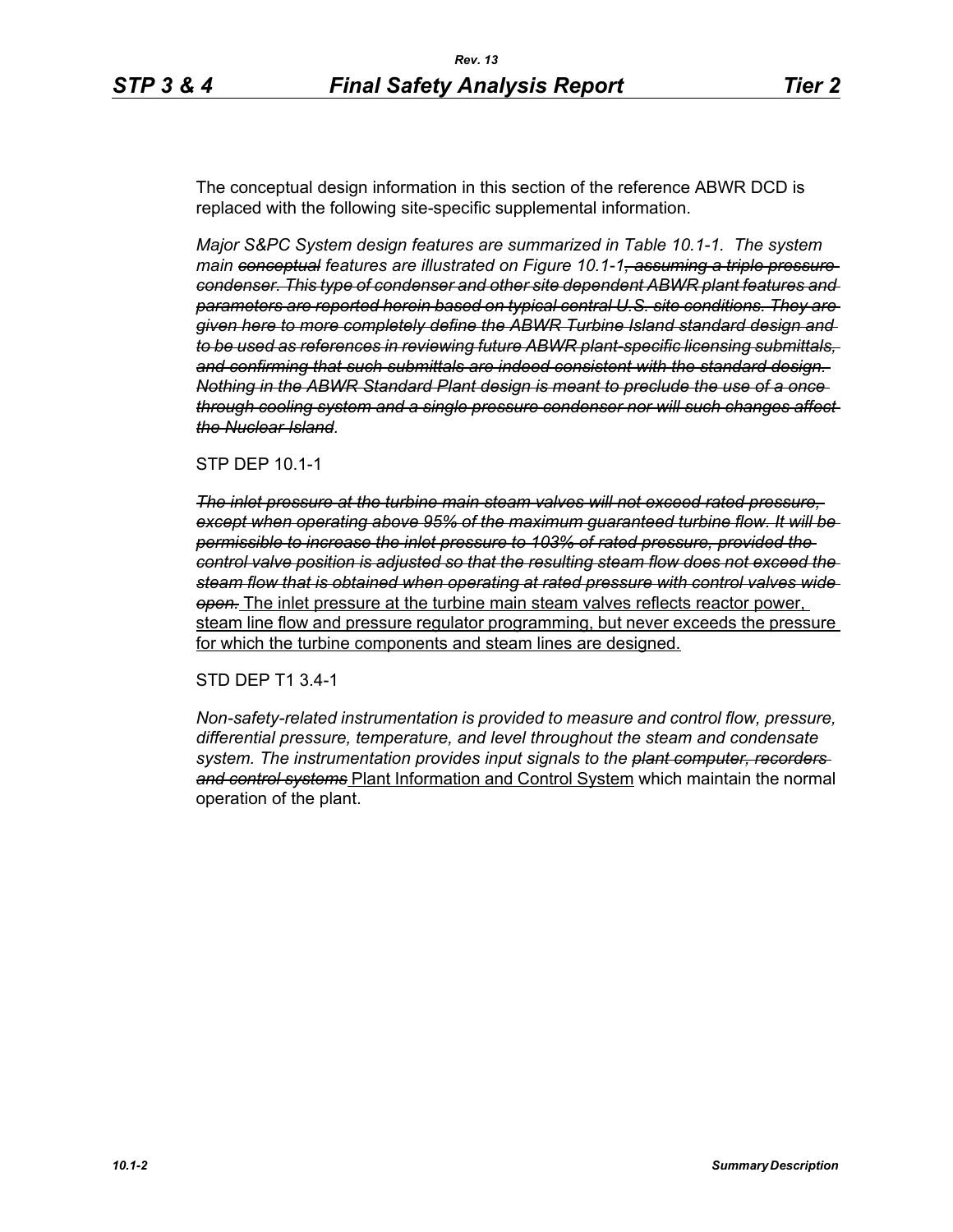| ×<br>۰, |  |
|---------|--|
|---------|--|

# **Table 10.1-1 Summary of Important Design Features and Performance Characteristics of the Steam and Power Conversion System**

| <b>Nuclear Steam Supply System, Full Power Operation</b> |                                                              |  |
|----------------------------------------------------------|--------------------------------------------------------------|--|
| Rated reactor core power, MWt                            | 3,926                                                        |  |
| Rated NSSS power, MWt                                    | 3,919                                                        |  |
| Reactor steam outlet pressure, MPaA                      | 7.17                                                         |  |
| Reactor nominal outlet steam moisture,%                  | 0.1                                                          |  |
| Reactor inlet feedwater temperature, °C                  | 215.6                                                        |  |
| <b>Turbine-Generator</b>                                 |                                                              |  |
| <b>Nominal Rating, MWe</b>                               | ~1,400                                                       |  |
| Turbine type                                             | Tandem compound, six flow, 132.08 cm last-<br>stage bucket   |  |
|                                                          | 1 high pressure turbine                                      |  |
|                                                          | 3 low pressure turbines                                      |  |
| Operating speed, rad/s                                   | 188.5                                                        |  |
| Turbine throttle steam pressure, MPaA                    | 6.79                                                         |  |
| Throttle steam nominal moisture, %                       | 0.4                                                          |  |
| <b>Moisture Separator/Reheaters (MSRs)</b>               |                                                              |  |
| Number of MSRs per unit                                  | $\overline{4}$ 2                                             |  |
| Stages of moisture separation                            |                                                              |  |
| Stages of reheat                                         | 72                                                           |  |
| <b>Main Condenser (Site Dependent)</b>                   |                                                              |  |
| Type                                                     | <b>Multiple Single pressure</b>                              |  |
| Design duty, kW                                          | ~ <del>25.49 x 10<sup>5</sup></del> 251.50 x 10 <sup>4</sup> |  |
| Circulating water flow rate, $m^3/h$                     | ~136290 272,550                                              |  |
| Circulating water temperature rise, °C                   | ~ <del>16.8</del> 7.99                                       |  |
| <b>Condensate Pumps</b>                                  |                                                              |  |
| Number of pumps                                          | 4-50% 4 x 33% (3 operating and 1 standby)                    |  |
| Pump type                                                | Vertical, centrifugal multi-stage                            |  |
| Driver type                                              | <b>Fixed speed motor Induction motor</b>                     |  |
| Design Conditions:                                       |                                                              |  |
| Normal flow, $m^3/h$                                     | ~ <del>1817.2</del> ~2300                                    |  |
| Total head, m                                            | $426.72 \sim 150$                                            |  |
| Rated motor power, kW                                    | ~ <del>3800</del> ~ 1300                                     |  |
|                                                          |                                                              |  |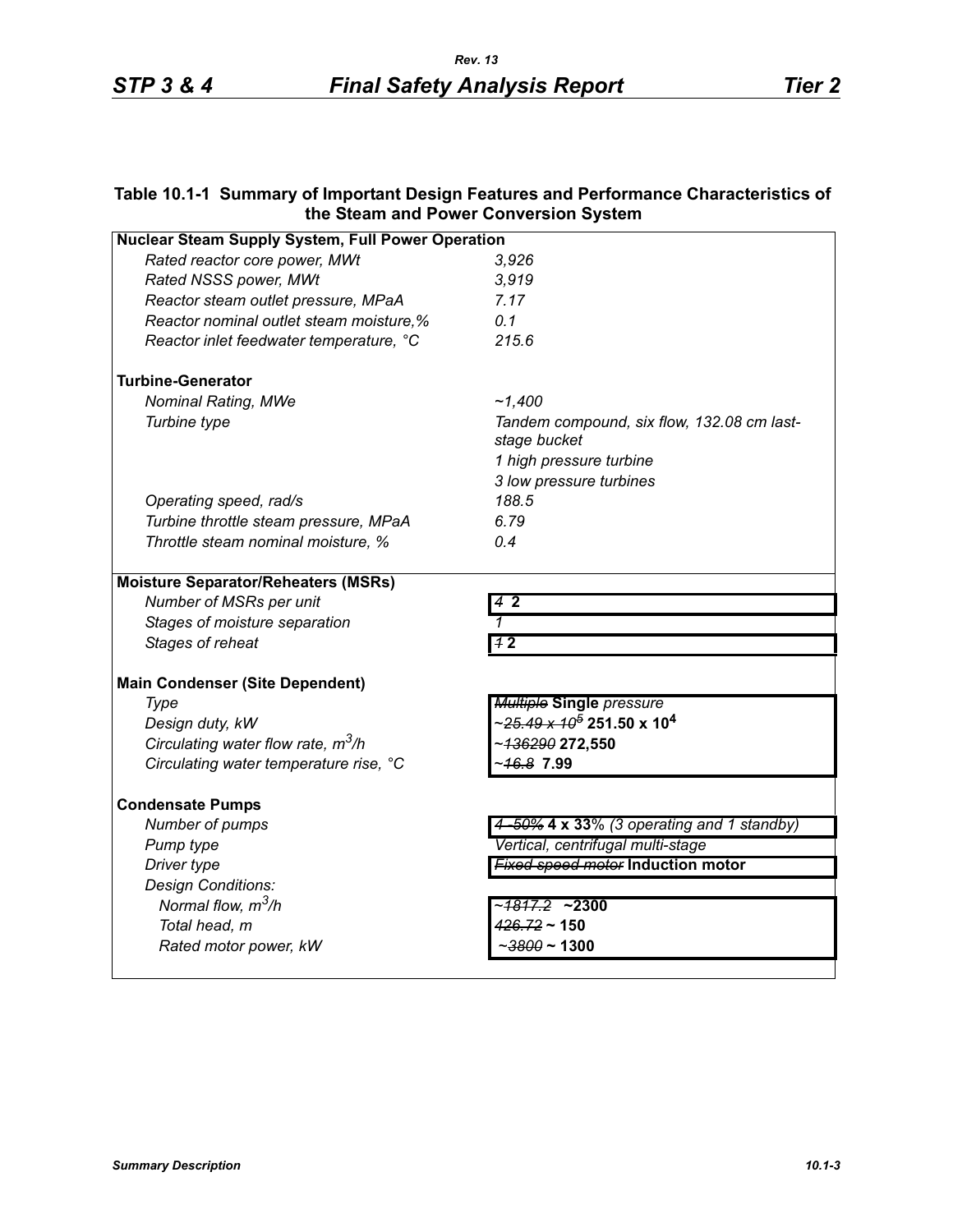| the Steam and Power Conversion System (Continued) |                                           |  |
|---------------------------------------------------|-------------------------------------------|--|
| <b>Condensate Booster Pumps</b>                   |                                           |  |
| <b>Number of Pumps</b>                            | 4x33% (3 operating, 1 standby)            |  |
| <b>Pump Type</b>                                  | Horizontal, centrifugal, multi-stage      |  |
| <b>Driver Type</b>                                | <b>Induction motor</b>                    |  |
| <b>Design Conditions:</b>                         |                                           |  |
| Normal Flow, m <sup>3</sup> /h                    | $-2300$                                   |  |
| Total Head, m                                     | $-280$                                    |  |
| <b>Rated Motor Power, kW</b>                      | $-2300$                                   |  |
| <b>Feedwater Heaters</b>                          |                                           |  |
| <b>Low Pressure Heaters</b>                       |                                           |  |
| a. No. 1                                          |                                           |  |
| Number per stage                                  | 3                                         |  |
| Stage pressure, kPaA                              | 24.543.5                                  |  |
| Duty per shell, kW                                | $22.4$ 59.8 x $10^3$                      |  |
| Drain Cooler Duty per shell, kW                   | 13.5 x $10^3$                             |  |
| No. 2<br>b.                                       |                                           |  |
| Number per stage                                  | 3                                         |  |
| Stage pressure, kPaA                              | $60.8$ 90.0                               |  |
| Duty per shell, kW                                | 48.85 38.4 $\times$ 10 <sup>3</sup>       |  |
| c. No. 3                                          |                                           |  |
| Number per stage                                  | 3                                         |  |
| Stage pressure, kPaA                              | 147 249                                   |  |
| Duty per shell, kW                                | $\frac{51.88}{2}$ 62.8 x 10 <sup>3</sup>  |  |
| $d.$ No. 4                                        |                                           |  |
| Number per stage                                  | 3                                         |  |
| Stage pressure, kPaA                              | 330 439                                   |  |
| Duty per shell, kW                                | $\frac{54.90}{2}$ 40.9 x 10 <sup>3</sup>  |  |
| <b>High Pressure Heaters</b>                      |                                           |  |
| e. No. 5                                          |                                           |  |
| Number per stage                                  | 2                                         |  |
| Stage pressure, kPaA                              | <del>1,353</del> 1244                     |  |
| Duty per shell, kW                                | $171.55$ 125.3 x 10 <sup>3</sup>          |  |
| No. 6<br>f.                                       |                                           |  |
| Number per stage                                  | 2                                         |  |
| Stage pressure, kPaA                              | 2,311 2250                                |  |
| Duty per shell, kW                                | <del>128.73</del> 136.5 x 10 <sup>3</sup> |  |

# **Table 10.1-1 Summary of Important Design Features and Performance Characteristics of**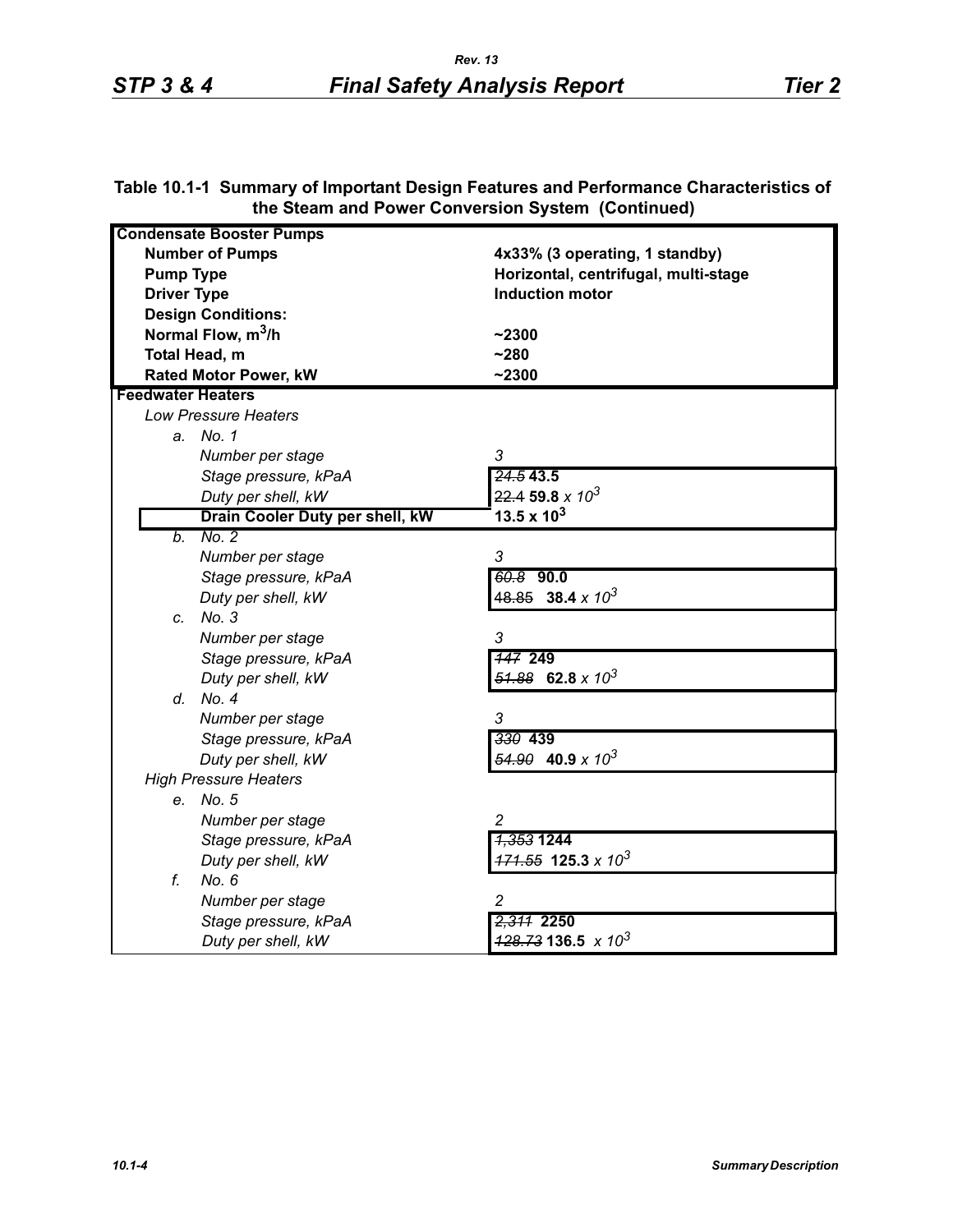| <b>Reactor Feedwater Pumps</b>       |                                                                        |
|--------------------------------------|------------------------------------------------------------------------|
| Number of pumps                      | 3 normally operating (33-65%), 1 standby,                              |
|                                      | variable speed                                                         |
| Pump type                            | Horizontal, centrifugal, single stage                                  |
| Driver type                          | electric motors                                                        |
| Design conditions:                   |                                                                        |
| Main pumps:                          |                                                                        |
| Normal flow, m <sup>3</sup> /h       | ~ <del>4202.27</del> ~3300                                             |
| Total head, m                        | ~640.08 ~ 760                                                          |
| Rated motor power, kW                | - <del>11,200</del> ~ 8400                                             |
| <b>Heater Drain Pumps</b>            |                                                                        |
| Number of pumps                      | $\frac{2 \times 50\%}{2 \times 50\%}$ 4 x 33% (3 operating, 1 standby) |
| Pump type                            | Horizontal, centrifugal                                                |
| Driver type                          | <b>Fixed speed motor Induction Motor</b>                               |
| Design conditions:                   |                                                                        |
| Normal flow, $m^3/h$                 | ~ <del>1362.9 </del> ~1250                                             |
| Total head, m                        | ~ <del>228</del> ~ 370                                                 |
| Rated motor power, kW                | ~ <del>1850</del> ~ 1600                                               |
| <b>High Press. Heater Drain Tank</b> |                                                                        |
| Number of tanks                      | $\overline{21}$                                                        |
| Design, pressure kPa MPaG            | 4,517 1.67 & Full Vac.                                                 |
| Tank capacity, m <sup>3</sup>        | $\frac{56,700 \hat{L}}{2}$ ~ 98                                        |
|                                      |                                                                        |
| <b>Low Press, Heater Drain Tanks</b> |                                                                        |
| <b>Number of tanks</b>               | 3                                                                      |
| Design, pressure MPaG                | 0.35 & Full Vac.                                                       |
| Tank capacity, m3                    | ~4                                                                     |

# **Table 10.1-1 Summary of Important Design Features and Performance Characteristics of the Steam and Power Conversion System (Continued)**

*\* Nominal depending on specific Turbine Building layout considerations*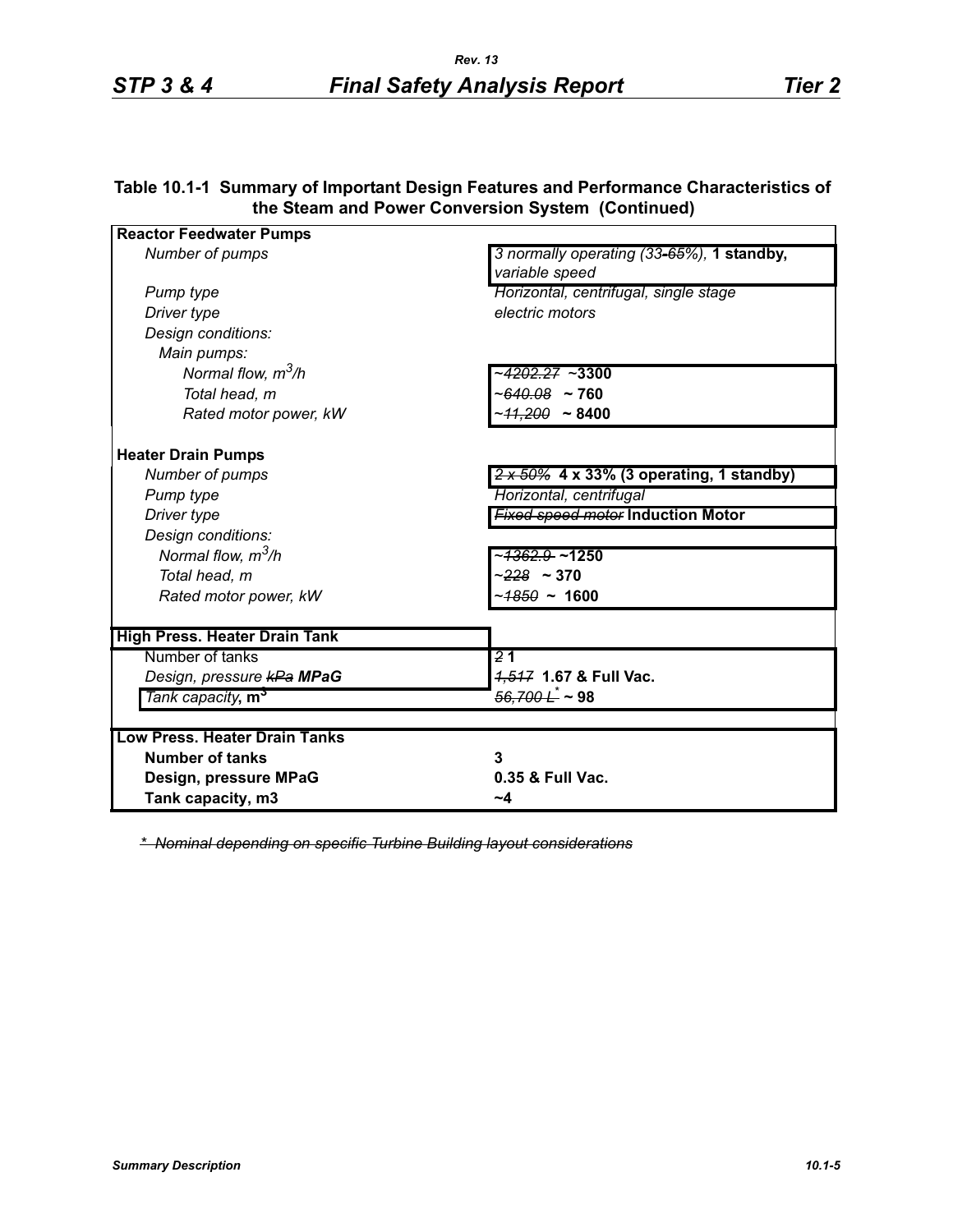